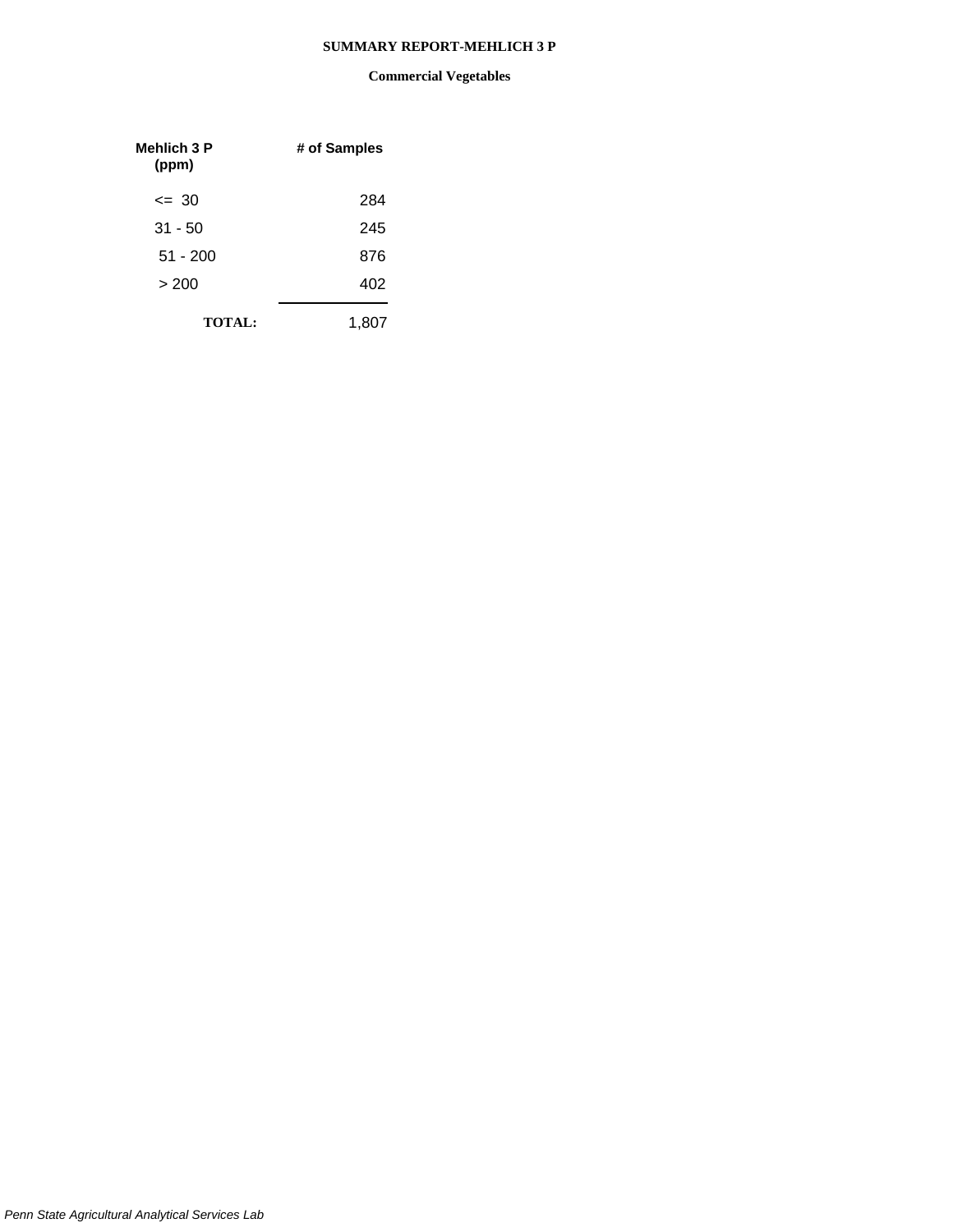| <b>County</b>    | <b>Total Samples</b> |                | Mehlich 3 P<br>(ppm) | # of Samples   |
|------------------|----------------------|----------------|----------------------|----------------|
| <b>ADAMS</b>     | 20                   |                |                      |                |
|                  |                      | $\mathbf{1}$   | $\leq$ 30            | 6              |
|                  |                      | $\overline{2}$ | $31 - 50$            | 3              |
|                  |                      | 3              | $51 - 200$           | 6              |
|                  |                      | 4              | > 200                | $\mathbf 5$    |
| <b>ALLEGHENY</b> | 131                  |                |                      |                |
|                  |                      | $\mathbf{1}$   | $\leq$ 30            | $\sqrt{5}$     |
|                  |                      | $\overline{2}$ | $31 - 50$            | 17             |
|                  |                      | 3              | $51 - 200$           | 95             |
|                  |                      | 4              | > 200                | 14             |
| <b>ARMSTRONG</b> | 17                   |                |                      |                |
|                  |                      | $\mathbf{1}$   | $= 30$               | 3              |
|                  |                      | $\overline{2}$ | $31 - 50$            | 6              |
|                  |                      | 3              | $51 - 200$           | $\,6$          |
|                  |                      | 4              | > 200                | $\overline{2}$ |
| <b>BEAVER</b>    | 13                   |                |                      |                |
|                  |                      | $\mathbf{1}$   | $\leq$ 30            | $\overline{c}$ |
|                  |                      | $\overline{2}$ | $31 - 50$            | $\mathbf 1$    |
|                  |                      | 3              | $51 - 200$           | 3              |
|                  |                      | 4              | > 200                | $\overline{7}$ |
| <b>BEDFORD</b>   | 4                    |                |                      |                |
|                  |                      | $\mathbf{1}$   | $\leq$ 30            | $\overline{2}$ |
|                  |                      | 3              | $51 - 200$           | $\mathbf 1$    |
|                  |                      | 4              | > 200                | $\mathbf 1$    |
| <b>BERKS</b>     | 58                   |                |                      |                |
|                  |                      | 1 <sub>1</sub> | $\leq$ 30            | $10$           |
|                  |                      | $\overline{2}$ | $31 - 50$            | $\bf8$         |
|                  |                      | 3              | $51 - 200$           | 21             |
|                  |                      | 4              | $>200\,$             | 19             |
| <b>BLAIR</b>     | 20                   |                |                      |                |
|                  |                      | $\mathbf{1}$   | $\leq$ 30            | 5              |
|                  |                      | $\overline{2}$ | $31 - 50$            | $\mathbf 1$    |
|                  |                      | 3              | $51 - 200$           | 7              |
|                  |                      | 4              | $>200$               | $\overline{7}$ |
| <b>BRADFORD</b>  | 20                   |                |                      |                |
|                  |                      | 1              | $\leq$ 30            | 4              |
|                  |                      | $\overline{2}$ | $31 - 50$            | $\mathbf 1$    |
|                  |                      | 3              | $51 - 200$           | 9              |
|                  |                      | 4              | > 200                | 6              |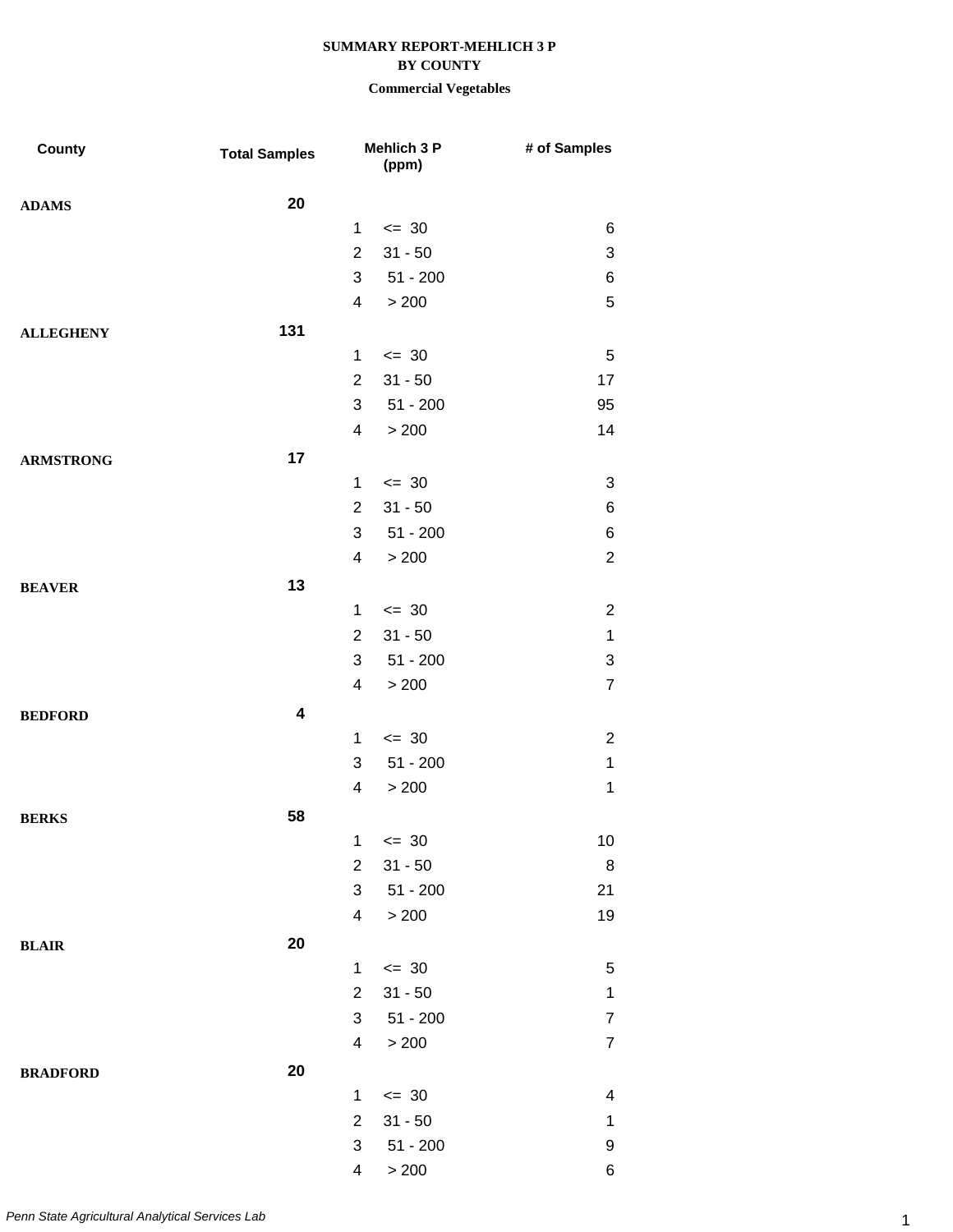## **Commercial Vegetables**

| County            | <b>Total Samples</b> |                         | Mehlich 3 P<br>(ppm) | # of Samples             |
|-------------------|----------------------|-------------------------|----------------------|--------------------------|
| <b>BUCKS</b>      | 55                   |                         |                      |                          |
|                   |                      | $\mathbf{1}$            | $\leq$ 30            | 13                       |
|                   |                      | $\overline{2}$          | $31 - 50$            | $\overline{7}$           |
|                   |                      | 3                       | $51 - 200$           | 28                       |
|                   |                      | 4                       | > 200                | $\overline{7}$           |
| <b>BUTLER</b>     | 39                   |                         |                      |                          |
|                   |                      | 1                       | $\leq$ 30            | $\overline{7}$           |
|                   |                      | $\overline{2}$          | $31 - 50$            | $\mathbf 1$              |
|                   |                      | 3                       | $51 - 200$           | 21                       |
|                   |                      | 4                       | > 200                | 10                       |
| <b>CAMBRIA</b>    | $\bf 6$              |                         |                      |                          |
|                   |                      | $\mathbf{1}$            | $\leq$ 30            | $\overline{\mathbf{4}}$  |
|                   |                      | 3                       | $51 - 200$           | $\mathbf 1$              |
|                   |                      | $\overline{4}$          | > 200                | $\mathbf 1$              |
| <b>CAMERON</b>    | $\mathbf 2$          |                         |                      |                          |
|                   |                      | $\overline{2}$          | $31 - 50$            | $\mathbf 1$              |
|                   |                      | $\overline{\mathbf{4}}$ | > 200                | $\mathbf 1$              |
| <b>CARBON</b>     | ${\bf 5}$            |                         |                      |                          |
|                   |                      | 3                       | $51 - 200$           | 3                        |
|                   |                      | 4                       | > 200                | $\overline{2}$           |
| <b>CENTRE</b>     | 181                  |                         |                      |                          |
|                   |                      | $\mathbf{1}$            | $\leq$ 30            | 24                       |
|                   |                      | $\overline{2}$          | $31 - 50$            | 46                       |
|                   |                      | 3                       | $51 - 200$           | 97                       |
|                   |                      | 4                       | > 200                | 14                       |
| <b>CHESTER</b>    | 32                   |                         |                      |                          |
|                   |                      | $\mathbf{1}$            | $\leq$ 30            | 6                        |
|                   |                      | $\overline{2}$          | $31 - 50$            | $\overline{\mathcal{A}}$ |
|                   |                      | 3                       | $51 - 200$           | 8                        |
|                   |                      | $\overline{4}$          | > 200                | 14                       |
| <b>CLARION</b>    | 9                    |                         |                      |                          |
|                   |                      | $\mathbf{1}$            | $\leq$ 30            | 4                        |
|                   |                      | $\overline{2}$          | $31 - 50$            | $\overline{c}$           |
|                   |                      | 3                       | $51 - 200$           | 3                        |
| <b>CLEARFIELD</b> | 10                   |                         |                      |                          |
|                   |                      | $\overline{2}$          | $31 - 50$            | $\mathbf 1$              |
|                   |                      | 3                       | $51 - 200$           | 5                        |
|                   |                      | 4                       | > 200                | 4                        |

**CLINTON 4**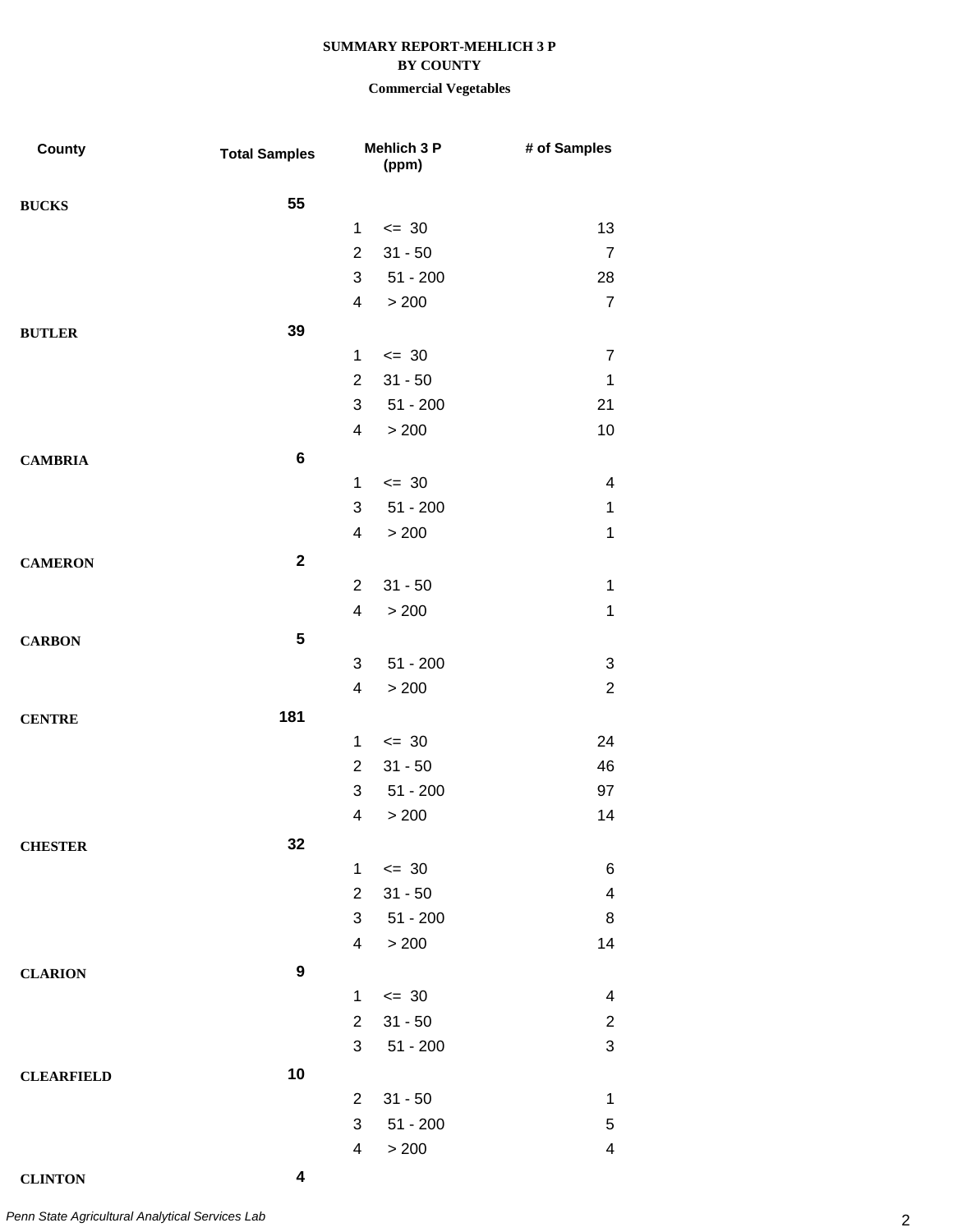| County            | <b>Total Samples</b> |                          | Mehlich 3 P<br>(ppm) | # of Samples            |
|-------------------|----------------------|--------------------------|----------------------|-------------------------|
|                   |                      | $\mathbf{1}$             | $\leq$ 30            | $\overline{2}$          |
|                   |                      | 3                        | $51 - 200$           | $\overline{2}$          |
| <b>COLUMBIA</b>   | 56                   |                          |                      |                         |
|                   |                      | $\mathbf{1}$             | $\leq$ 30            | 10                      |
|                   |                      | $\overline{2}$           | $31 - 50$            | $\overline{7}$          |
|                   |                      | 3                        | $51 - 200$           | 28                      |
|                   |                      | $\overline{4}$           | > 200                | 11                      |
| <b>CRAWFORD</b>   | 15                   |                          |                      |                         |
|                   |                      | $\mathbf{1}$             | $\leq$ 30            | 4                       |
|                   |                      | $\overline{2}$           | $31 - 50$            | $\overline{c}$          |
|                   |                      | 3                        | $51 - 200$           | $\overline{7}$          |
|                   |                      | 4                        | > 200                | $\overline{2}$          |
| <b>CUMBERLAND</b> | 28                   |                          |                      |                         |
|                   |                      | $\mathbf 1$              | $\leq$ 30            | $\overline{\mathbf{4}}$ |
|                   |                      | $\overline{2}$           | $31 - 50$            | 11                      |
|                   |                      | 3                        | $51 - 200$           | 10                      |
|                   |                      | 4                        | > 200                | 3                       |
| <b>DAUPHIN</b>    | 111                  |                          |                      |                         |
|                   |                      | $\mathbf{1}$             | $\leq$ 30            | $\overline{\mathbf{4}}$ |
|                   |                      | $\overline{2}$           | $31 - 50$            | $\overline{7}$          |
|                   |                      | 3                        | $51 - 200$           | 87                      |
|                   |                      | $\overline{\mathcal{A}}$ | > 200                | 13                      |
| <b>DELAWARE</b>   | 19                   |                          |                      |                         |
|                   |                      | $\mathbf{1}$             | $\leq$ 30            | 5                       |
|                   |                      | $\overline{2}$           | $31 - 50$            | $\mathbf{1}$            |
|                   |                      | 3 <sup>7</sup>           | $51 - 200$           | $\overline{7}$          |
|                   |                      | 4                        | > 200                | 6                       |
| <b>ELK</b>        | 15                   |                          |                      |                         |
|                   |                      | $\mathbf{1}$             | $\leq$ 30            | $\overline{7}$          |
|                   |                      | $\overline{2}$           | $31 - 50$            | 3                       |
|                   |                      | 3                        | $51 - 200$           | $\mathbf{1}$            |
|                   |                      | 4                        | $>200$               | $\overline{\mathbf{4}}$ |
| <b>ERIE</b>       | 25                   |                          |                      |                         |
|                   |                      | $\mathbf{1}$             | $\leq$ 30            | $\,6$                   |
|                   |                      | $\overline{2}$           | $31 - 50$            | 6                       |
|                   |                      | 3                        | $51 - 200$           | $\overline{7}$          |
|                   |                      | 4                        | $>200$               | 6                       |
| <b>FAYETTE</b>    | 30                   |                          |                      |                         |
|                   |                      | $\mathbf{1}$             | $\leq$ 30            | 10                      |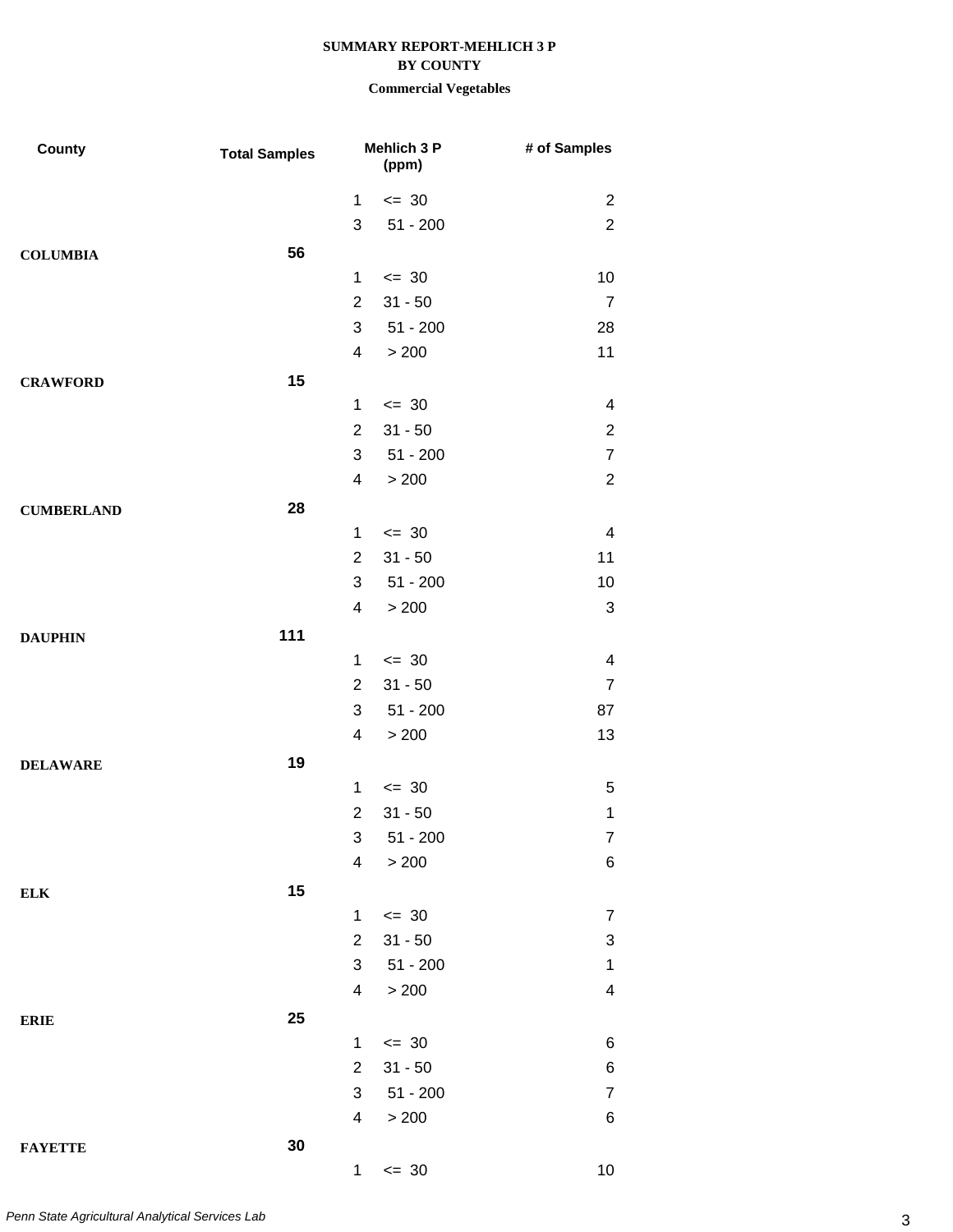| County            | <b>Total Samples</b> |                | Mehlich 3 P<br>(ppm) | # of Samples              |
|-------------------|----------------------|----------------|----------------------|---------------------------|
|                   |                      | $\overline{2}$ | $31 - 50$            | $\overline{2}$            |
|                   |                      | 3              | $51 - 200$           | 13                        |
|                   |                      | 4              | > 200                | $\mathbf 5$               |
| <b>FOREST</b>     | 11                   |                |                      |                           |
|                   |                      | $\overline{2}$ | $31 - 50$            | 3                         |
|                   |                      | 3              | $51 - 200$           | 5                         |
|                   |                      | $\overline{4}$ | > 200                | $\sqrt{3}$                |
| <b>FRANKLIN</b>   | 20                   |                |                      |                           |
|                   |                      | 1              | $\leq$ 30            | 8                         |
|                   |                      | $\overline{2}$ | $31 - 50$            | $\ensuremath{\mathsf{3}}$ |
|                   |                      | 3              | $51 - 200$           | $\mathbf 5$               |
|                   |                      | $\overline{4}$ | > 200                | $\overline{\mathcal{A}}$  |
| <b>FULTON</b>     | $\mathbf 3$          |                |                      |                           |
|                   |                      | 4              | > 200                | $\sqrt{3}$                |
| <b>GREENE</b>     | 20                   |                |                      |                           |
|                   |                      | $\mathbf{1}$   | $\leq$ 30            | 15                        |
|                   |                      | $\overline{2}$ | $31 - 50$            | $\ensuremath{\mathsf{3}}$ |
|                   |                      | 3              | $51 - 200$           | $\overline{2}$            |
| <b>HUNTINGDON</b> | 9                    |                |                      |                           |
|                   |                      | $\mathbf 1$    | $\leq$ 30            | $\overline{c}$            |
|                   |                      | $\overline{2}$ | $31 - 50$            | $\mathbf{1}$              |
|                   |                      | 3              | $51 - 200$           | 5                         |
|                   |                      | $\overline{4}$ | > 200                | 1                         |
| <b>INDIANA</b>    | 19                   |                |                      |                           |
|                   |                      | $\mathbf 1$    | $= 30$               | 5                         |
|                   |                      | $\overline{2}$ | $31 - 50$            | 2                         |
|                   |                      | 3              | $51 - 200$           | 9                         |
|                   |                      | 4              | $>200$               | 3                         |
| <b>JEFFERSON</b>  | 22                   |                |                      |                           |
|                   |                      | $\mathbf{1}$   | $\leq$ 30            | $\sqrt{3}$                |
|                   |                      | $\overline{2}$ | $31 - 50$            | 3                         |
|                   |                      | 3 <sup>1</sup> | 51 - 200             | 9                         |
|                   |                      | $\overline{4}$ | > 200                | $\overline{7}$            |
| <b>JUNIATA</b>    | $\mathbf 3$          |                |                      |                           |
|                   |                      | $\overline{2}$ | $31 - 50$            | $\overline{c}$            |
|                   |                      | 3              | $51 - 200$           | $\mathbf{1}$              |
| <b>LACKAWANNA</b> | 84                   |                |                      |                           |
|                   |                      | $\mathbf{1}$   | $\leq$ 30            | 4                         |
|                   |                      | 2 <sup>1</sup> | $31 - 50$            | 13                        |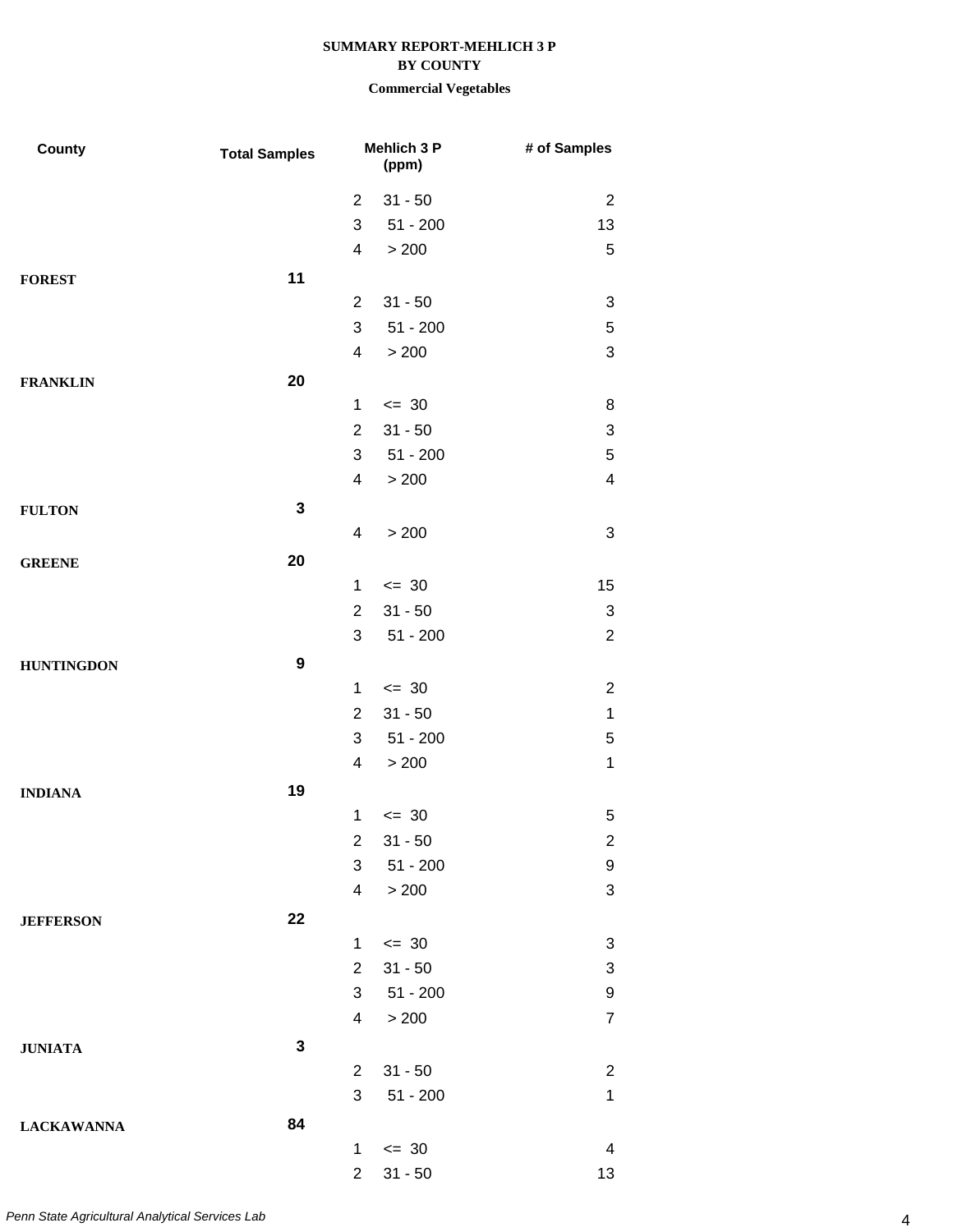| County           | <b>Total Samples</b> |                | <b>Mehlich 3 P</b><br>(ppm) | # of Samples              |
|------------------|----------------------|----------------|-----------------------------|---------------------------|
|                  |                      | 3              | $51 - 200$                  | 56                        |
|                  |                      | 4              | > 200                       | 11                        |
| <b>LANCASTER</b> | 28                   |                |                             |                           |
|                  |                      | $\mathbf{1}$   | $\leq$ 30                   | 5                         |
|                  |                      | $\overline{2}$ | $31 - 50$                   | $\overline{\mathcal{A}}$  |
|                  |                      | 3              | $51 - 200$                  | $\overline{7}$            |
|                  |                      | 4              | > 200                       | 12                        |
| <b>LAWRENCE</b>  | 19                   |                |                             |                           |
|                  |                      | $\overline{2}$ | $31 - 50$                   | $\overline{2}$            |
|                  |                      | 3              | $51 - 200$                  | 16                        |
|                  |                      | 4              | > 200                       | $\mathbf 1$               |
| <b>LEBANON</b>   | 17                   |                |                             |                           |
|                  |                      | 3              | $51 - 200$                  | 6                         |
|                  |                      | 4              | > 200                       | 11                        |
| <b>LEHIGH</b>    | 49                   |                |                             |                           |
|                  |                      | $\mathbf 1$    | $\leq$ 30                   | 3                         |
|                  |                      | $\overline{2}$ | $31 - 50$                   | $\ensuremath{\mathsf{3}}$ |
|                  |                      | 3              | $51 - 200$                  | 26                        |
|                  |                      | 4              | > 200                       | 17                        |
| <b>LUZERNE</b>   | 51                   |                |                             |                           |
|                  |                      | $\mathbf{1}$   | $= 30$                      | 3                         |
|                  |                      | $\overline{2}$ | $31 - 50$                   | $\sqrt{3}$                |
|                  |                      | 3              | $51 - 200$                  | 18                        |
|                  |                      | 4              | > 200                       | 27                        |
| <b>LYCOMING</b>  | 18                   |                |                             |                           |
|                  |                      | 1              | $\leq$ 30                   | 2                         |
|                  |                      | $\overline{2}$ | $31 - 50$                   | 3                         |
|                  |                      | 3              | $51 - 200$                  | $\overline{7}$            |
|                  |                      | 4              | > 200                       | $\,6$                     |
| <b>MCKEAN</b>    | 18                   |                |                             |                           |
|                  |                      | $\mathbf{1}$   | $\leq$ 30                   | 16                        |
|                  |                      | 3              | $51 - 200$                  | $\overline{2}$            |
| <b>MERCER</b>    | 14                   |                |                             |                           |
|                  |                      | $\mathbf{1}$   | $\leq$ 30                   | 4                         |
|                  |                      | $\overline{2}$ | $31 - 50$                   | 3                         |
|                  |                      | 3              | $51 - 200$                  | 5                         |
|                  |                      | 4              | > 200                       | $\overline{c}$            |
| <b>MIFFLIN</b>   | 6                    |                |                             |                           |
|                  |                      | $\mathbf{1}$   | $\leq$ 30                   | $\mathbf{1}$              |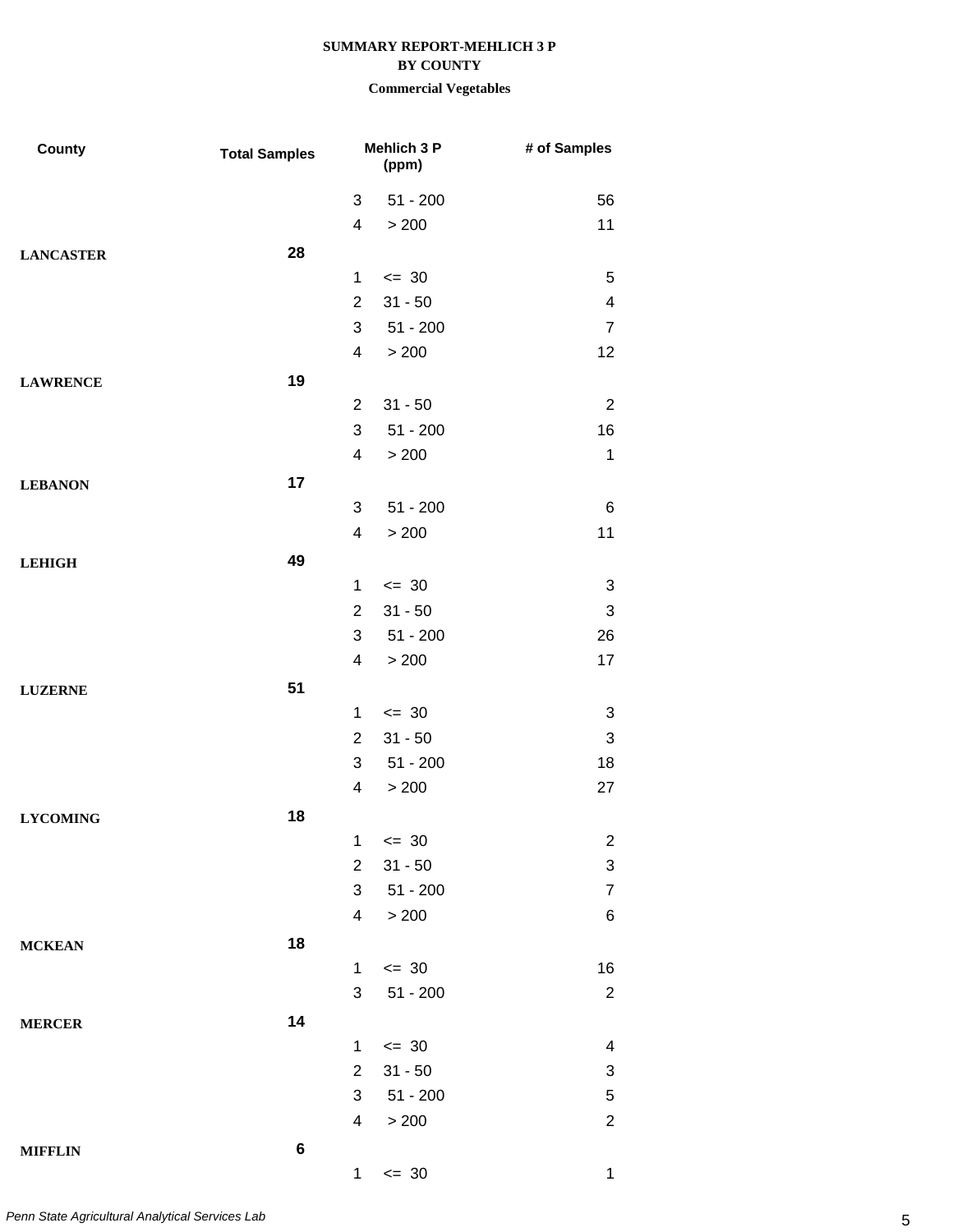| County                | <b>Total Samples</b> |                | Mehlich 3 P<br>(ppm) | # of Samples              |
|-----------------------|----------------------|----------------|----------------------|---------------------------|
|                       |                      | $\overline{2}$ | $31 - 50$            | 1                         |
|                       |                      | 3              | $51 - 200$           | 3                         |
|                       |                      | $\overline{4}$ | > 200                | $\mathbf{1}$              |
| <b>MONROE</b>         | $\mathbf{2}$         |                |                      |                           |
|                       |                      | 1              | $= 30$               | $\mathbf 1$               |
|                       |                      | 4              | > 200                | 1                         |
| <b>MONTGOMERY</b>     | 81                   |                |                      |                           |
|                       |                      | 1              | $\leq$ 30            | 26                        |
|                       |                      | $\overline{2}$ | $31 - 50$            | $\sqrt{5}$                |
|                       |                      | 3              | $51 - 200$           | 31                        |
|                       |                      | $\overline{4}$ | > 200                | 19                        |
| <b>MONTOUR</b>        | 1                    |                |                      |                           |
|                       |                      | 4              | > 200                | $\mathbf 1$               |
| <b>NORTHAMPTON</b>    | 36                   |                |                      |                           |
|                       |                      | 1              | $\leq$ 30            | $\overline{2}$            |
|                       |                      | $\overline{2}$ | $31 - 50$            | $\ensuremath{\mathsf{3}}$ |
|                       |                      | 3              | $51 - 200$           | 26                        |
|                       |                      | 4              | > 200                | $\mathbf 5$               |
| <b>NORTHUMBERLAND</b> | 12                   |                |                      |                           |
|                       |                      | $\overline{2}$ | $31 - 50$            | $\mathbf 1$               |
|                       |                      | 3              | $51 - 200$           | $\mathbf 5$               |
|                       |                      | 4              | > 200                | 6                         |
| <b>PERRY</b>          | 13                   |                |                      |                           |
|                       |                      | $\overline{2}$ | $31 - 50$            | 3                         |
|                       |                      | 3              | $51 - 200$           | 6                         |
|                       |                      | 4              | > 200                | 4                         |
| PHILADELPHIA          | 27                   |                |                      |                           |
|                       |                      | 3              | $51 - 200$           | 9                         |
|                       |                      | 4              | > 200                | 18                        |
| <b>POTTER</b>         | 14                   |                |                      |                           |
|                       |                      | 1              | $\leq$ 30            | $\sqrt{3}$                |
|                       |                      | $\overline{2}$ | $31 - 50$            | $\overline{c}$            |
|                       |                      | 3              | $51 - 200$           | 7                         |
|                       |                      | $\overline{4}$ | > 200                | $\overline{2}$            |
| <b>SCHUYLKILL</b>     | 28                   |                |                      |                           |
|                       |                      | 1              | $\leq$ 30            | $\overline{\mathbf{4}}$   |
|                       |                      | $\overline{2}$ | $31 - 50$            | 3                         |
|                       |                      | 3              | $51 - 200$           | 10                        |
|                       |                      | 4              | > 200                | 11                        |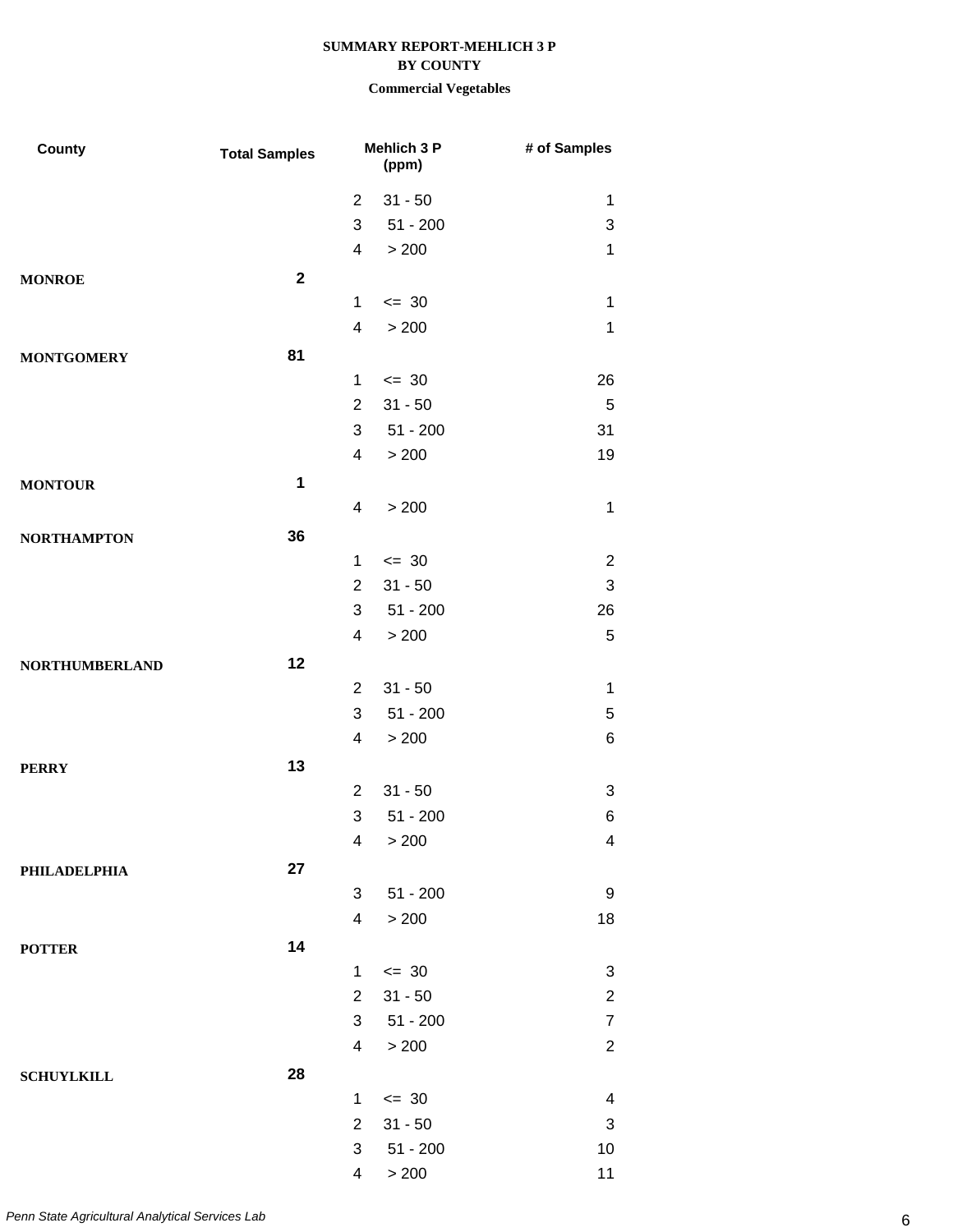| County             | <b>Total Samples</b> |                | Mehlich 3 P<br>(ppm) | # of Samples              |
|--------------------|----------------------|----------------|----------------------|---------------------------|
| <b>SNYDER</b>      | $\mathbf 3$          |                |                      |                           |
|                    |                      | $\overline{2}$ | $31 - 50$            | 1                         |
|                    |                      | 3              | $51 - 200$           | $\overline{c}$            |
| <b>SOMERSET</b>    | 8                    |                |                      |                           |
|                    |                      | $\overline{2}$ | $31 - 50$            | $\overline{4}$            |
|                    |                      | 3              | $51 - 200$           | $\sqrt{3}$                |
|                    |                      | $\overline{4}$ | > 200                | $\mathbf 1$               |
| <b>SULLIVAN</b>    | 1                    |                |                      |                           |
|                    |                      | $\mathfrak{S}$ | $51 - 200$           | $\mathbf 1$               |
| <b>SUSQUEHANNA</b> | 28                   |                |                      |                           |
|                    |                      | $\mathbf{1}$   | $\leq$ 30            | $\overline{4}$            |
|                    |                      | $\overline{2}$ | $31 - 50$            | 6                         |
|                    |                      | 3              | $51 - 200$           | 10                        |
|                    |                      | $\overline{4}$ | > 200                | 8                         |
| <b>TIOGA</b>       | 12                   |                |                      |                           |
|                    |                      | 1              | $= 30$               | $\overline{2}$            |
|                    |                      | $\overline{2}$ | $31 - 50$            | $\overline{2}$            |
|                    |                      | 3              | $51 - 200$           | 6                         |
|                    |                      | $\overline{4}$ | > 200                | $\sqrt{2}$                |
| <b>UNION</b>       | 31                   |                |                      |                           |
|                    |                      | $\mathbf{1}$   | $\leq$ 30            | $\overline{2}$            |
|                    |                      | $\overline{2}$ | $31 - 50$            | $\sqrt{3}$                |
|                    |                      | 3              | $51 - 200$           | 21                        |
|                    |                      | $\overline{4}$ | > 200                | 5                         |
| <b>VENANGO</b>     | 10                   |                |                      |                           |
|                    |                      | 1              | $= 30$               | $\ensuremath{\mathsf{3}}$ |
|                    |                      | 3              | $51 - 200$           | $\overline{c}$            |
|                    |                      | $\overline{4}$ | > 200                | $\sqrt{5}$                |
| <b>WARREN</b>      | 10                   |                |                      |                           |
|                    |                      | 1              | $\leq$ 30            | 3                         |
|                    |                      | $\overline{2}$ | $31 - 50$            | $\mathbf{1}$              |
|                    |                      | 3              | 51 - 200             | 6                         |
| <b>WASHINGTON</b>  | 37                   |                |                      |                           |
|                    |                      | $\mathbf{1}$   | $\leq$ 30            | 5                         |
|                    |                      | $\overline{2}$ | $31 - 50$            | $\overline{7}$            |
|                    |                      | 3              | $51 - 200$           | 17                        |
|                    |                      | $\overline{4}$ | > 200                | 8                         |
| <b>WAYNE</b>       | 20                   |                |                      |                           |
|                    |                      | 1              | $\leq$ 30            | 1                         |